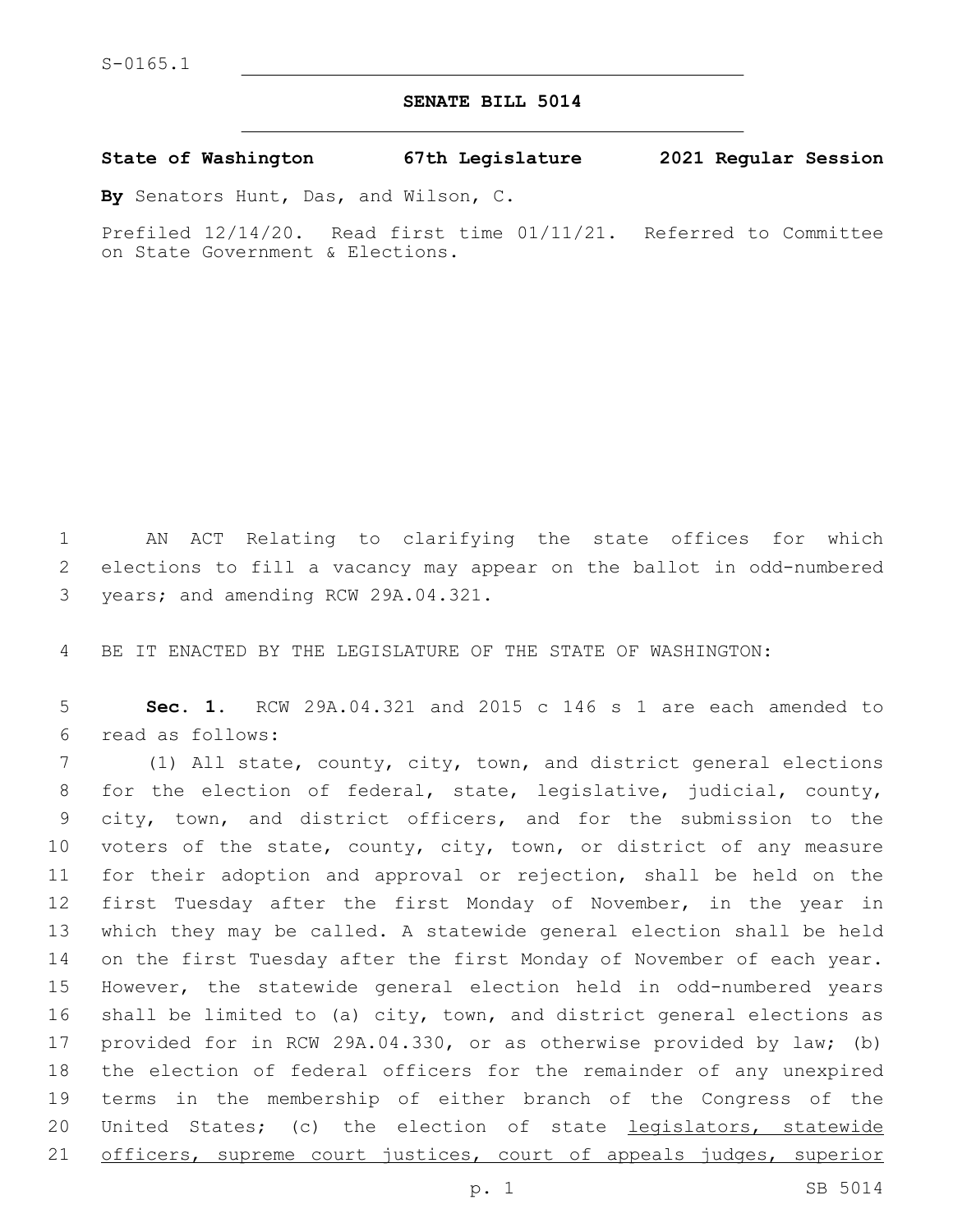1 court judges, and county partisan officers for the remainder of any 2 unexpired terms of offices ((ereated by or whose duties are described in Article II, section 15, Article III, sections 16, 17, 19, 20, 21, 22, and 23, and Article IV, sections 3 and 5 of the state Constitution and RCW 2.06.080)); (d) the election of county officers in any county governed by a charter containing provisions calling for general county elections at this time; and (e) the approval or rejection of state measures, including proposed constitutional amendments, matters pertaining to any proposed constitutional convention, initiative measures and referendum measures proposed by 11 the electorate, referendum bills, and any other matter provided by 12 the legislature for submission to the electorate.

 (2) A county legislative authority may call a special county election by presenting a resolution to the county auditor prior to the proposed election date. A special election called by the county legislative authority shall be held on one of the following dates as 17 decided by such governing body:

18 (a) The second Tuesday in February;

- 19 (b) The fourth Tuesday in April;
- (c) The day of the primary as specified by RCW 29A.04.311; or
- 

(d) The first Tuesday after the first Monday in November.

 (3) A resolution calling for a special election on a date set forth in subsection (2)(a) and (b) of this section must be presented to the county auditor at least sixty days prior to the election date. A resolution calling for a special election on a date set forth in subsection (2)(c) of this section must be presented to the county auditor no later than the Friday immediately before the first day of regular candidate filing. A resolution calling for a special election on a date set forth in subsection (2)(d) of this section must be presented to the county auditor no later than the day of the primary.

 (4) In addition to the dates set forth in subsection (2)(a) through (d) of this section, a special election to validate an excess levy or bond issue may be called at any time to meet the needs resulting from fire, flood, earthquake, or other act of God. Such county special election shall be noticed and conducted in the manner 36 provided by law.

 (5) This section shall supersede the provisions of any and all other statutes, whether general or special in nature, having different dates for such city, town, and district elections, the purpose of this section being to establish mandatory dates for